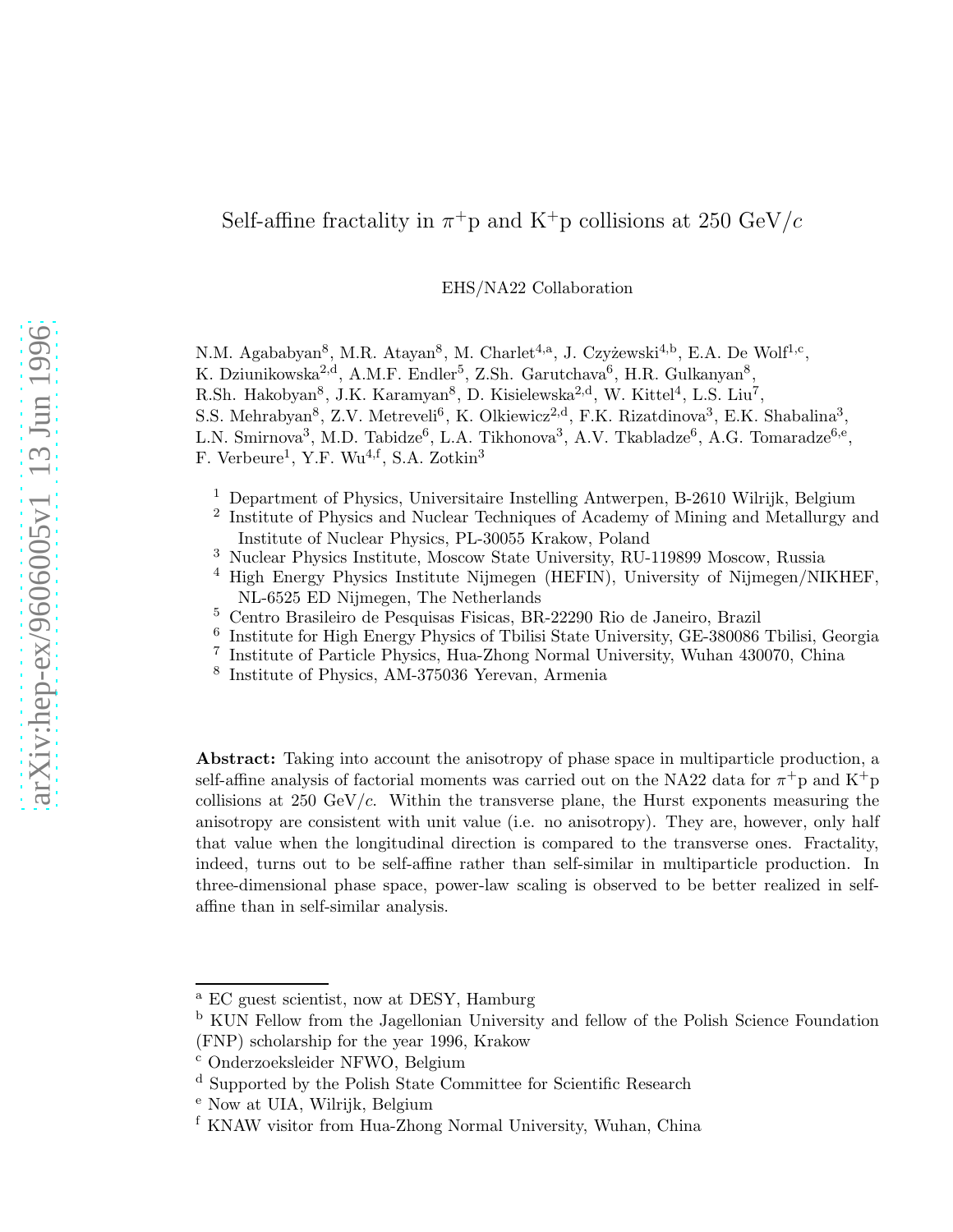# 1 Introduction

The suggestion that normalized factorial moments  $F_q(\delta y)$  of particle-multiplicity distributions in ever smaller phase-space intervals  $\delta y$ , may show power-law behavior [1]

$$
F_q(\delta y) \propto (\delta y)^{-\phi_q} \quad , \qquad (\delta y \to 0) \tag{1}
$$

has spurred a vigorous experimental search for linear dependence of  $\ln F_q$  on  $-\ln \delta y$  [2]. Analogous to a similar behavior at the onset of turbulence, such a dependence is referred to as "intermittency". Power-law scaling is typical for fractals [3], i.e., for self-similar objects of non-integer dimension. The powers  $\phi_q$  are related to the anomalous dimensions  $d_q =$  $\phi_q/(q-1)$  measuring the fractality of a system [4]. In general, however, only approximate scaling has been observed in the experimental data.

When comparing log-log plots for one phase-space dimension, one notices that the  $\ln F_q$ saturate at small  $\delta y$ . This can be explained as a projection effect of a three-dimensional phenomenon [5]. In three-dimensional analysis, however, the power law also does not hold exactly in all data. In NA22, for example, the 3D data are seen to even bend upward [6].

A deviation from exact scaling can be expected from an anisotropy of occupied phasespace. To account for such an anisotropy, Wu and Liu have suggested [7] that the scaling property should be different in longitudinal and transverse directions and the local multiplicity fluctuations are *self-affine* rather than *self-similar*. If that is the case, the anomalous scaling of factorial moments can be observed to be retained exactly, only under a self-affine analysis, where the shrinking ratio is allowed to be different in different directions. In a self-similar analysis, in contrast, all directions are forced to have an identical shrinking ratio. It should be remembered, however, that the scaling law is expected to be distorted in full phase space due to correlations imposed by momentum conservation.

The experimental data sample is described in Sect. 2. The method of self-affine analysis is briefly summarized in Sect. 3. The results of the self-similar analysis are shown in Sect. 4. After reducing the influence of momentum conservation in the full region, so-called Hurst exponents are obtained by fitting one-dimensional factorial moments as shown in Sect. 5. In Sect. 6, the results from the self-affine analysis compared to those from the self-similar analysis are given. Conclusions are summarized in Sect. 7.

## 2 The data sample

In the CERN experiment NA22, the European Hybrid Spectrometer (EHS) was equipped with the Rapid Cycling Bubble Chamber (RCBC) as an active target and exposed to a  $250 \text{GeV}/c$ tagged, positive, meson enriched beam. In data taking, a minimum bias interaction trigger was used. The details of spectrometer and trigger can be found in [8,9].

Charged particle tracks are reconstructed from hits in the wire- and drift-chambers of the two-lever-arm magnetic spectrometer and from measurements in the bubble chamber. The momentum resolution varies from 1-2% for tracks reconstructed in RCBC, to 1-2.5% for tracks reconstructed in the first lever arm and is 1.5% for tracks reconstructed in the full spectrometer.

Events are accepted for the analysis when the measured and reconstructed charge multiplicity are the same, charge balance is satisfied, no electron is detected among the secondary tracks and the number of badly reconstructed (and therefore rejected) tracks is 0. The loss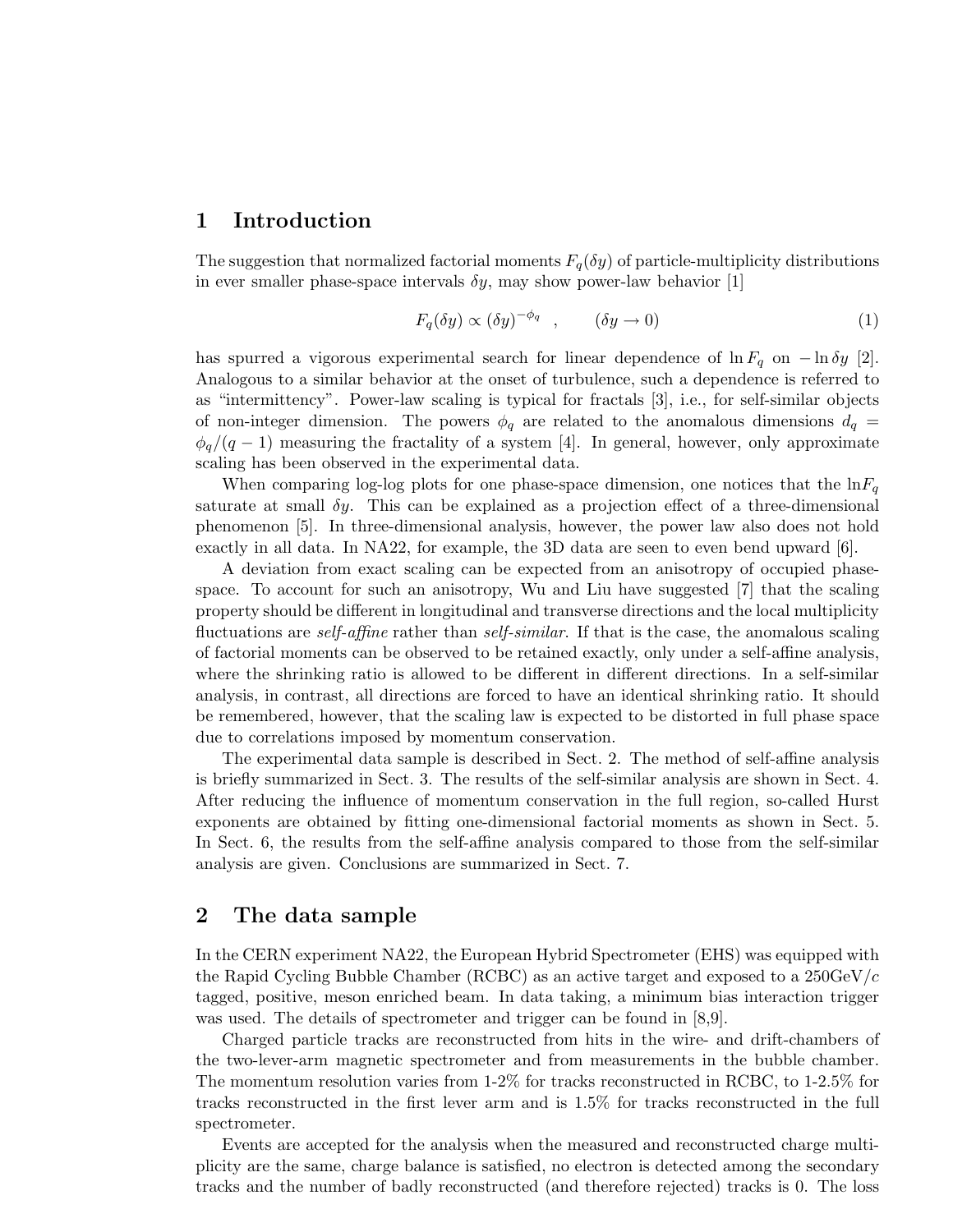of events during measurement and reconstruction is corrected for by applying a multiplicitydependent event weight normalized to the topological cross sections given in [9]. Elastic events are excluded. Furthermore, an event is called single-diffractive and excluded from the sample if the total charge multiplicity is smaller than 8 and at least one of the positive tracks has a Feynman variable  $|x_F| > 0.88$ . After these cuts, the inelastic, non-single-diffractive sample consists of 59 200  $\pi$ <sup>+</sup>p and K<sup>+</sup>p events.

For laboratory-momenta  $p_{LAB} < 0.7 \text{GeV}/c$ , the range in the bubble chamber and/or the change of track curvature is used for proton identification. In addition, a visual ionization scan is used for  $p_{\text{LAB}} < 1.2 \text{GeV}/c$  on the full K<sup>+</sup>p and on 62% of the  $\pi$ <sup>+</sup>p sample. Positive particles with  $p_{\text{LAB}} > 150 \text{GeV}/c$  are given the identity of the beam particle. Other particles with momenta  $p_{\rm LAB} > 1.2 \text{ GeV}/c$  are not identified in the present analysis and are treated as pions.

In spite of the electron rejection mentioned above, residual Dalitz decay and  $\gamma$  conversion near the vertex still contribute to the two-particle correlations. Their influence on our results has been investigated in detail in [10].

## 3 The method

In the language of self-affine analysis in three-dimensional phase space (here denoted as  $p_a, p_b, p_c$ , only under the self-affine transformation  $\delta p_a \to \delta p_a/\lambda_a$ ,  $\delta p_b \to \delta p_b/\lambda_b$ ,  $\delta p_c \to$  $\delta p_c/\lambda_c$  with non-identical shrinking ratios  $\lambda_a$ ,  $\lambda_b$  and  $\lambda_c$ , are the factorial moments expected to have the well-defined scaling property

$$
F_q(\delta p_a, \delta p_b, \delta p_c) = \lambda_a^{\phi_q^{(a)}} \lambda_b^{\phi_q^{(b)}} \lambda_c^{\phi_q^{(c)}} F_q(\lambda_a \delta p_a, \lambda_b \delta p_b, \lambda_c \delta p_c). \tag{2}
$$

The shrinking ratios  $\lambda_a, \lambda_b, \lambda_c$  are characterized by the so-called roughness or Hurst exponents [11]

$$
H_{ij} = \frac{\ln \lambda_i}{\ln \lambda_j}, \qquad (i, j = a, b \quad \text{or} \quad a, c \quad \text{or} \quad b, c \quad ), \tag{3}
$$

with

$$
\lambda_i \le \lambda_j, \qquad 0 \le H_{ij} \le 1,\tag{4}
$$

describing the anisotropy of the system under study. For  $H_{ij} = 0$ ,  $\lambda_i = 1$ , the scaling property does not exist in direction i, only in direction j. For  $H_{ij} = 1$ , the self-affine transformation reduces to a self-similar one, meaning that the system is isotropic in these two directions. For  $0 < H_{ij} < 1$ , non-trivial self-affine fractality exists in the  $(i, j)$  plane, i.e, the fluctuation is anisotropic in that plane.

The Hurst exponents can be deduced from the data by fitting three one-dimensional second-order factorial-moment saturation curves [5]

$$
F_2^{(i)}(M_i) = \alpha_i - \beta_i M_i^{-\gamma_i}, \qquad (i = a, b, c)
$$
 (5)

where  $M_i = \Delta p_i / \delta p_i$  is the number of sub-divisions in direction i,  $\Delta p_i$  and  $\delta p_i$  are the initial and final interval size in direction *i*, respectively, and  $\alpha_i$ ,  $\beta_i$  and  $\gamma_i$  are three fit parameters. The Hurst exponents are determined from the parameter  $\gamma_i$  as

$$
H_{ij} = \frac{1 + \gamma_j}{1 + \gamma_i}, \qquad (i, j = a, b \text{ or } a, c \text{ or } b, c).
$$
 (6)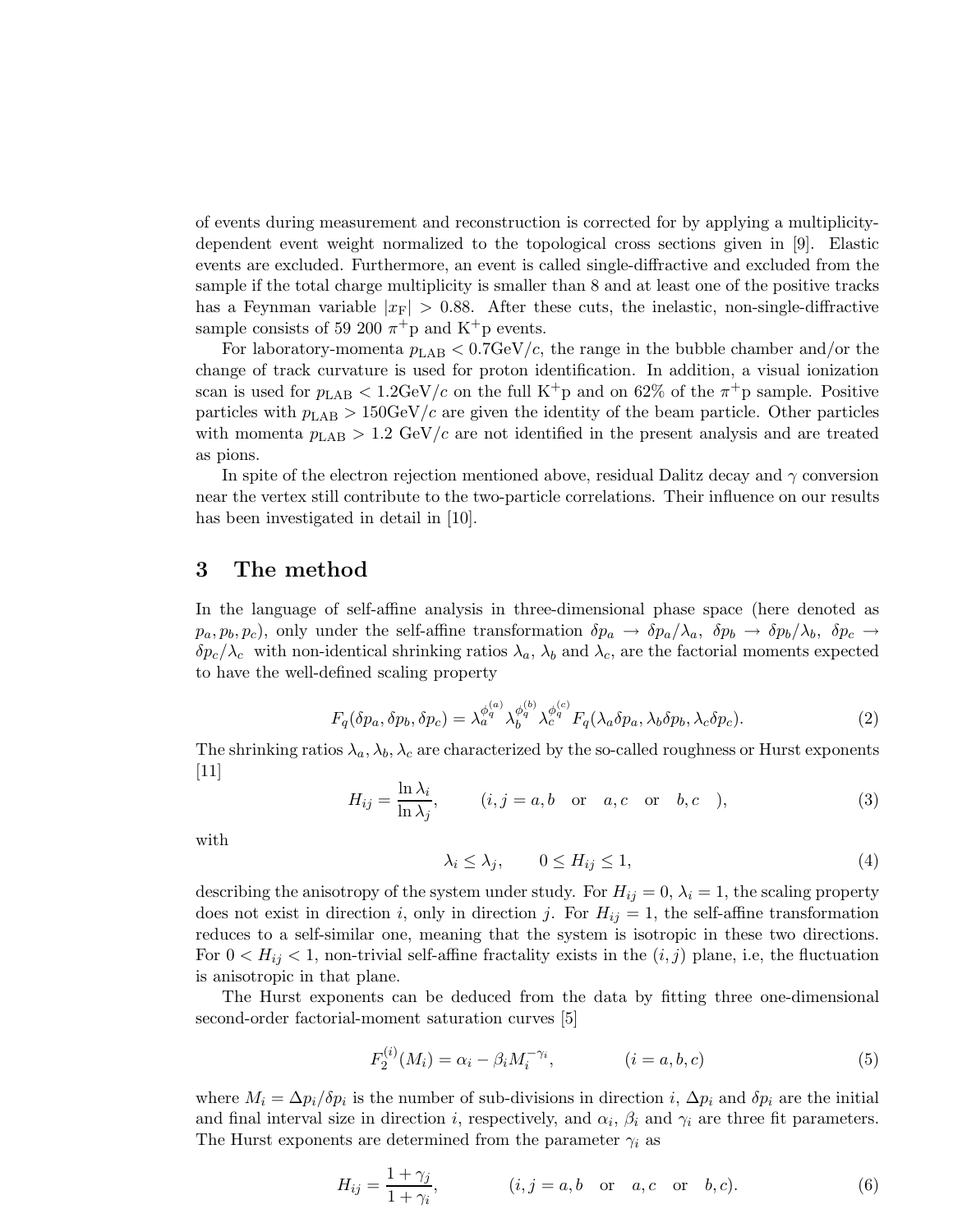With these Hurst exponents, a self-affine analysis can be executed according to (2). If selfaffine fluctuations of multiplicity do exist in multiparticle production, exact scaling should be observed in three-dimensional phase space.

A scaling function similar to (2) for two variables has also been suggested by J. Wosiek [12] as a requirement for hyperscaling from a formal analogy with statistical physics.

# 4 Self-similar analysis

The results of a self-similar analysis in 1-, 2- and 3-dimensional phase space are presented in Fig. 1. The initial intervals for the three phase-space variables, rapidity  $y$ , azimuthal angle  $\varphi$  and transverse momentum  $p_t$ , are defined as:

$$
-2 < y < 2
$$
\n
$$
0 < \varphi \le 2\pi
$$
\n
$$
0.001 < p_t < 10 \text{ GeV}/c.
$$

To avoid trivial effects due to lack of translational invariance, all variables are transformed to the corresponding cumulative variables by the Ochs method [13]. The experimental resolution in y,  $\varphi$  and  $p_t$  has been studied in detail in [10]. The limited available statistics, rather than the experimental resolution, sets the limit on the smallest bin size to be used in the analysis.

In one-dimensional projection, the partitioning  $M = 1, 2, \ldots, 40$  is used for all three variables. In two-dimensional projection, the partitioning in each direction is  $M = 1, 2, \ldots, 20$ , so that for the area it is  $M_2 = 1^2, 2^2, \ldots, 20^2$ . In the three-dimensional case,  $M = 1, 2, \ldots, 15$  is used for each direction, so that  $M_3 = 1^3, 2^3, \ldots 15^3$  for a three-dimensional box.

In the 1-D analysis (first column of Fig. 1),  $F_2$  saturates at three different values when using y,  $p_t$  and  $\varphi$ , respectively. In the case of y,  $F_2$  increases rapidly with increasing ln M at small M and reaches a saturation value which is the highest of the three. The trend is followed for the case of  $p_t$ , but at lower values of  $F_2$ . When using  $\varphi$ , on the other hand,  $F_2$ increases with increasing  $\ln M$  only above an initial decrease.

From the 2-D analysis (second column of Fig. 1) in the  $(y, p_t)$  plane, we observe an onset for a saturation at medium  $\ln M$ , followed by an upward bending at large  $\ln M$ . An upward bending is observed in the  $(y, \varphi)$  plane. In the  $(p_t, \varphi)$  plane, a decrease at low ln M is followed by an upward bending.

In the 3-D analysis,  $\ln F_q$  is bending upward for all orders of q.

## 5 Hurst exponents for higher-dimensional phase space

Momentum conservation by itself causes a correlation and can, therefore, distort the scaling behavior expected from the dynamics of particle production [14]. The influence of momentum conservation on the factorial moments is expected to be different in the various variables. The variable  $p_t$  contains only the absolute value of momentum in the transverse plane without any information on the direction. The influence of momentum conservation, therefore, is small for this case. For rapidity  $y$ , the influence of leading particles is reduced by the y-cut given above. Therefore, the influence of momentum conservation in  $y$  is not significant. For the variable  $\varphi$ , however, all directions in the transverse plane are included for  $M = 1$ , so that  $F_2$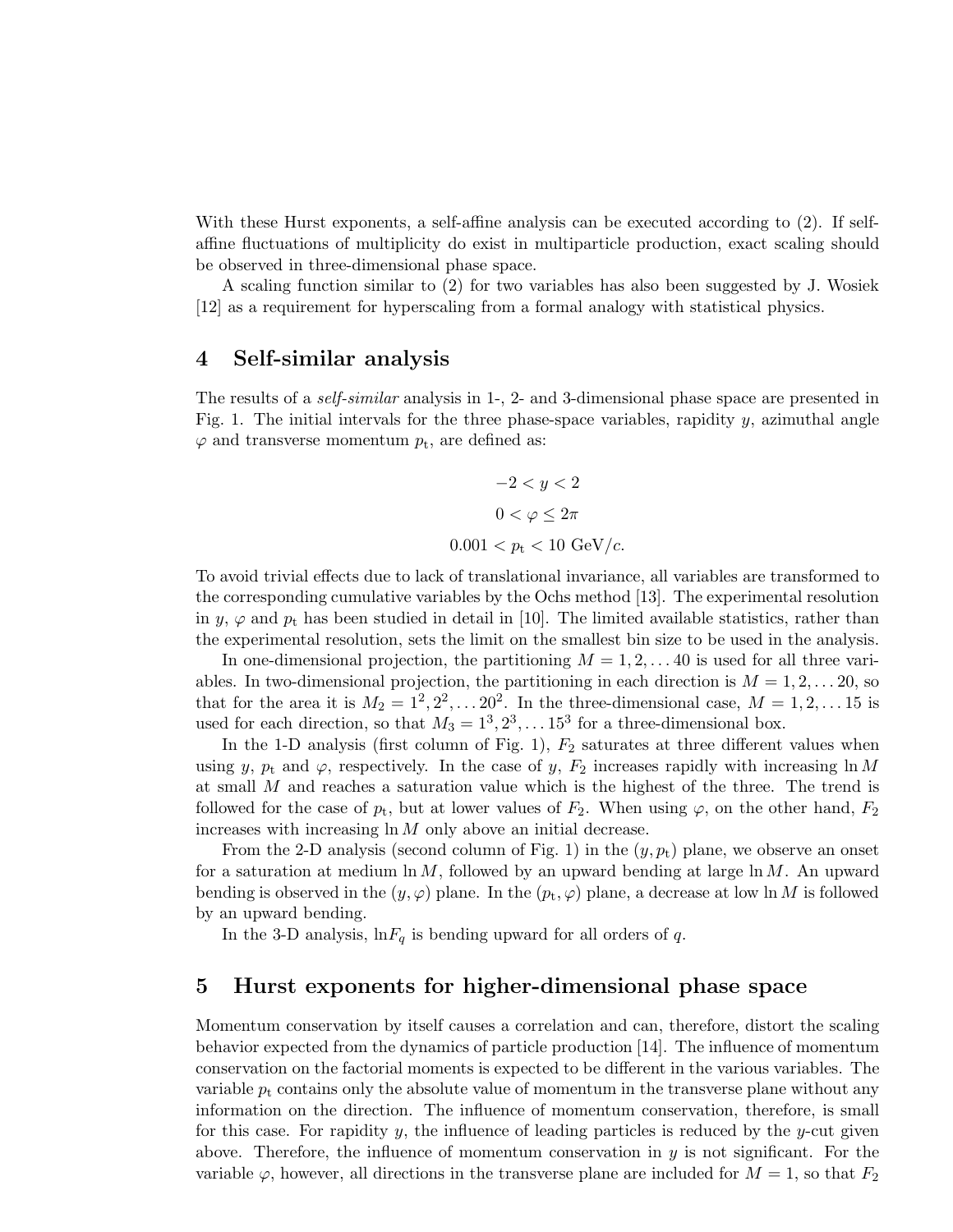is dominated by transverse momentum compensation, which explains the decrease of  $F_2(\varphi)$ with increasing  $\ln M$  at low  $\ln M$  as shown in Fig. 1.

After reducing the influence of momentum conservation by excluding low values of  $M$ , it is easy to obtain the Hurst exponents from the data by means of (5) and (6). The fit results obtained according to (5) are shown in Fig. 2 for all phase-space variables considered. The parameter values are given in Table 1. Accordingly, the Hurst exponents deduced from (6) are:

$$
H_{yp\text{t}} = \frac{1.021}{2.14} = 0.48 \pm 0.06 ;
$$
  
\n
$$
H_{y\varphi} = \frac{1.0139}{2.14} = 0.47 \pm 0.06 ;
$$
  
\n
$$
H_{p\text{t}\varphi} = \frac{1.014}{1.0212} = 0.99 \pm 0.01 .
$$

From these Hurst exponents, we, indeed, observe anisotropy  $(H_{yj} \approx 0.5)$  between longitudinal and transverse directions of multiparticle production, while there is an isotropy in the transverse plane ( $H_{ij} \approx 1$  for i and j both in the transverse plane). This result means that fractality in multiparticle production is self-affine rather than self-similar.

In order to show the independence of this conclusion of the particular set of variables being used, the same analysis has also been done with the set  $(y, p_{ty}, p_{tz})$  instead of  $(y, p_t, \varphi)$ . The corresponding results for the Hurst exponents are:

$$
H_{yp_{ty}} = \frac{1.0121}{2.14} = 0.47 \pm 0.06 ;
$$
  
\n
$$
H_{yp_{tz}} = \frac{1.0041}{2.14} = 0.47 \pm 0.06 ;
$$
  
\n
$$
H_{p_{ty}p_{tz}} = \frac{1.0041}{1.0121} = 0.99 \pm 0.01 .
$$

They show that the rule  $H_{yj} \approx 0.5$ ,  $H_{ij} \approx 1$  for i and j denoting variables in the transverse plane also holds for the variable set  $(y, p_{\text{tv}}, p_{\text{tz}})$ .

#### 6 Self-affine analysis

With the Hurst exponents obtained above, we can perform a self-affine analysis in threeand two-dimensional phase space. For convenience, we approximate the Hurst exponent for  $(y, p_t)$  and  $(y, \varphi)$  by

$$
H_{yj} = \frac{1}{2}, \qquad (j = p_{\rm t}, \varphi),
$$

but use

$$
H_{p_{\rm t}\varphi}=1.
$$

From (3), it follows that  $\lambda_{p_t} = \lambda_{\varphi} = \lambda_y^2$ . For  $p_t$  and  $\varphi$ , we use a partitioning  $M_y =$  $1, 2, 3, \ldots, 10$  and  $M_{p_t} = M_{\varphi} = 1, 4, 9, \ldots, 100$  in two-dimensional analysis, but  $M_y =$  $1, 2, 3, \ldots, 7$  and  $M_{p_t} = M_{\varphi} = 1, 4, 9, \ldots, 49$  in three-dimensional analysis. The results of the three-dimensional self-affine analysis on  $F_2$  are given by solid circles in Fig. 3. Those of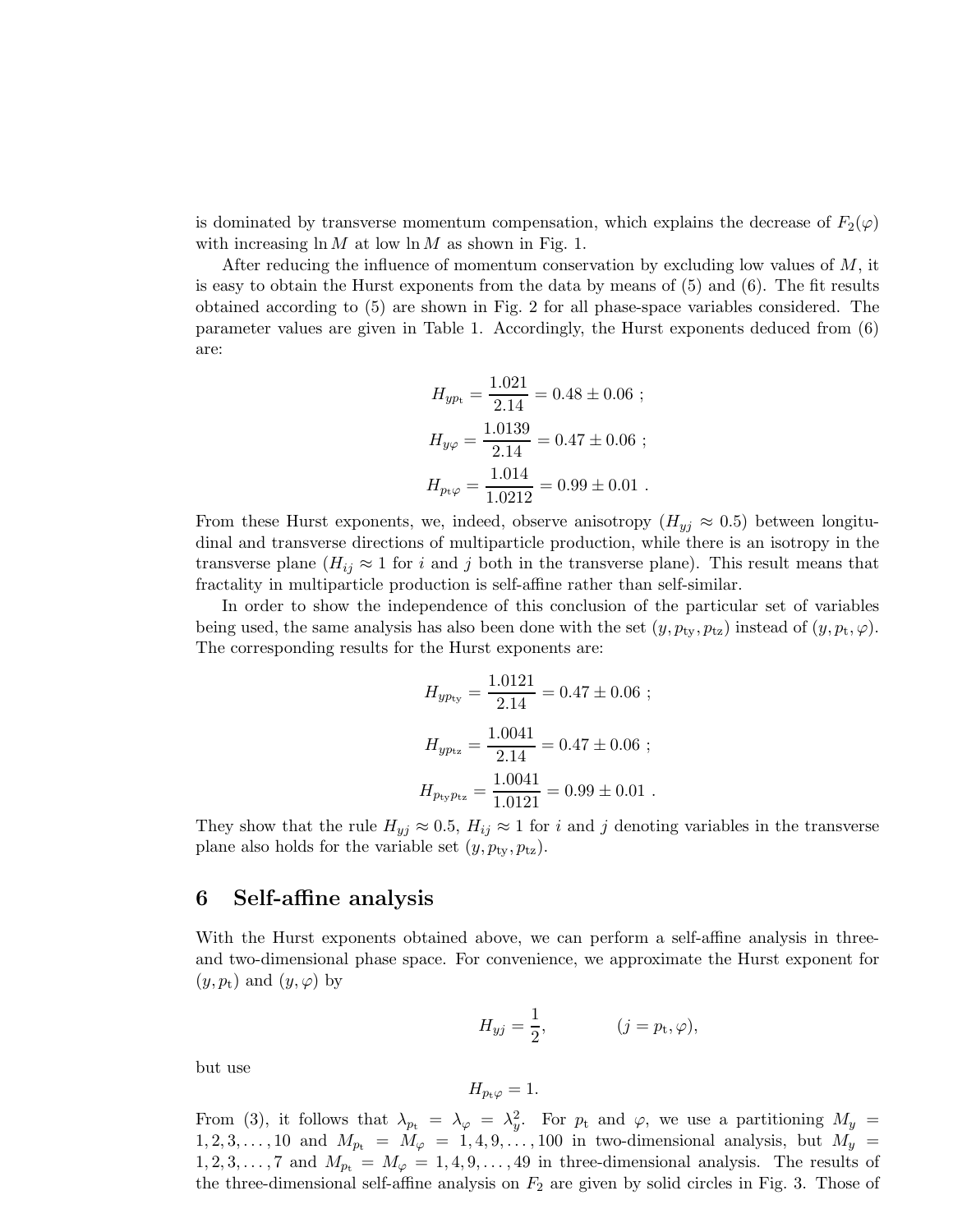the corresponding self-similar analysis are repeated by open circles, for comparison. In order to show the quality of the scaling law, linear fits

$$
\ln F_q = A + \phi_q \ln M_y \tag{7}
$$

are compared to the data in Fig. 3. The fit results are given in Table 2. To reduce the influence of momentum conservation, the first point is not used in the fits.

Contributions to  $\chi^2$  as shown in the top part of Table 2 are only from the diagonal terms of the covariance matrix. In fact, the diagonal terms provide the main contribution, and the relative size of  $\chi^2$  for self-similar and self-affine analyses should not change dramatically by adding the contribution from non-diagonal terms that account for the correlation between points at different bin size. As is shown by comparing the results from fits to the unweighted sample, with and without considering the non-diagonal terms (two lower parts of Table 2), the fit results are retained better for the self-affine than for the self-similar analysis. A similar conclusion can be drawn from an inspection of Fig. 3, itself. While the self-similar analysis leads to an upward bending, this effect is absent in the self-affine analysis. Of course, higher statistics data would be needed to definitively prove this point.

Even though the errors in the self-affine analysis are large, the results shown in Fig. 3 support the expectation [7] that a 3-dimensional self-affine analysis would lead to the full increase of  $\ln F_q$  with increasing  $\ln M$  right from the beginning. On the other hand, in a self-similar analysis, the full increase would only be reached for large  $M$ , so that an upward bending would be observed. This upward bending is indeed present for the self-similar analysis. If future experiments can confirm the linear increase of the self-affine results with improved statistics, this would mean that the scaling law (1) is better observed in self-affine analysis than in self-similar analysis.

The two-dimensional self-affine projections are presented in Fig. 4. It can be seen that ln  $F_2$  increases smoothly with increasing ln  $M_y$  and the trends are similar for  $(y, p_t)$  and  $(y, \varphi)$ (neglecting the first point in  $(y, \varphi)$ ), meaning that in a self-affine analysis, the influence of artificial projection effects is reduced with respect to that observed in self-similar analysis.

## 7 Conclusions

In this paper we present a self-affine analysis of factorial moments in three-, as well as in two-dimensional phase space, on the NA22 data for  $\pi^+$ p and K<sup>+</sup>p collisions at 250 GeV/c. The results are compared with those from a corresponding self-similar analysis.

From fitting the factorial moments of the one-dimensional projections by the Ochs saturation formula (5), the Hurst exponents  $H_{ij}$  are derived for all combinations of phase-space variables used. The value of  $H_{ij}$  for a combination of rapidity y with a transverse direction is approximately equal to 0.5. We conclude, therefore, that fractality in multiparticle production is self-affine, rather than self-similar. In the transverse plane,  $H_{ij}$  stays approximately equal to 1.0 and, therefore, shows merely self-similar fluctuation within that particular plane. Such a behavior can be understood from the privileged role of the longitudinal axis in multihadron production and the symmetry within the plane transverse to this direction. This important point has been neglected in fluctuation analysis of multiparticle final states, so far.

Furthermore, the three-dimensional self-affine analysis shows a better scaling behavior than does the corresponding self-similar analysis. The two-dimensional self-affine projections with  $H_{ij} = 0.5$ , i.e.,  $(y, p_t)$  and  $(y, \varphi)$  turn out to show a behavior more similar to each other than in the corresponding self-similar projections.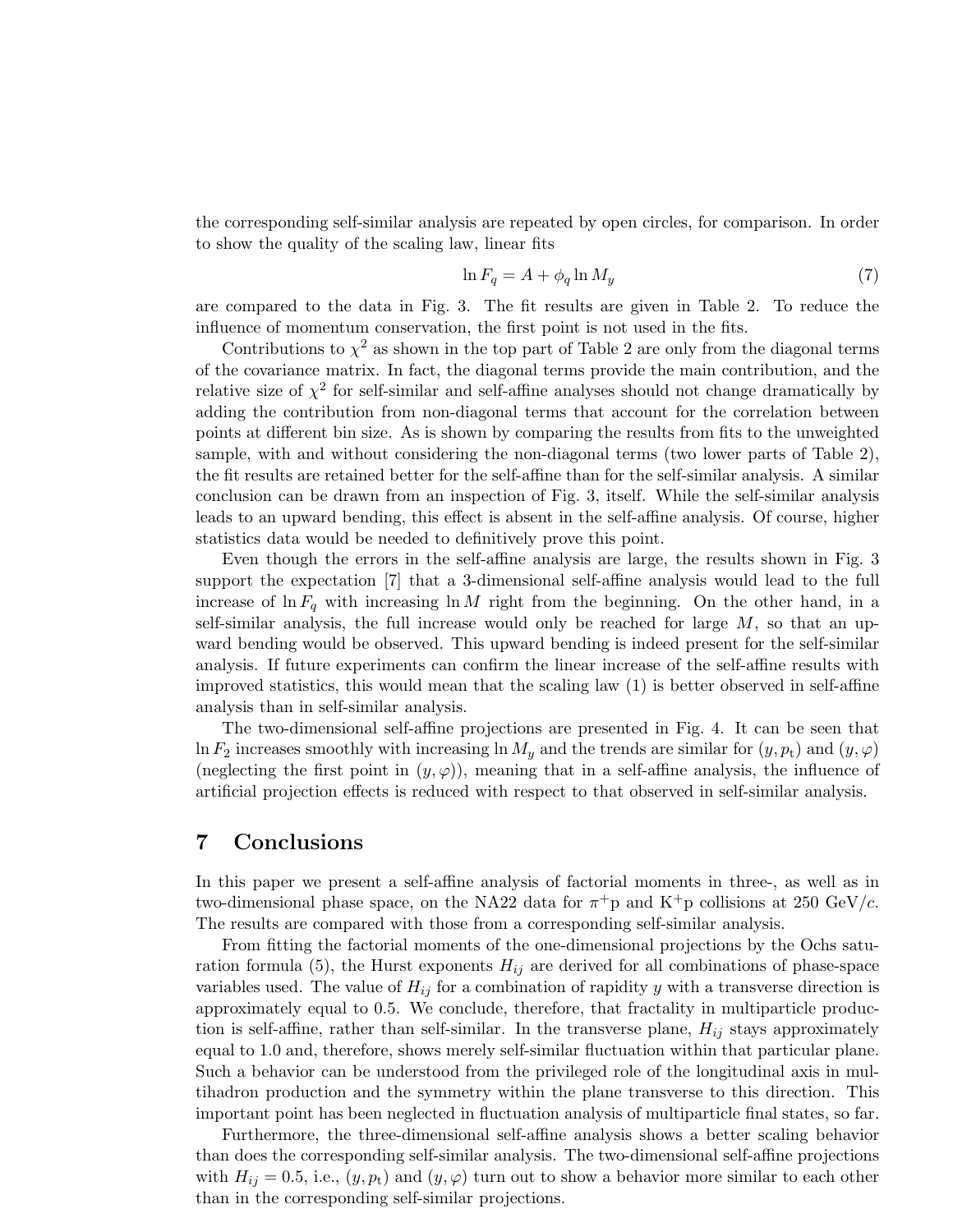It would be interesting to see how the value of  $H_{ij}$  changes with the type of collision and with incident energy.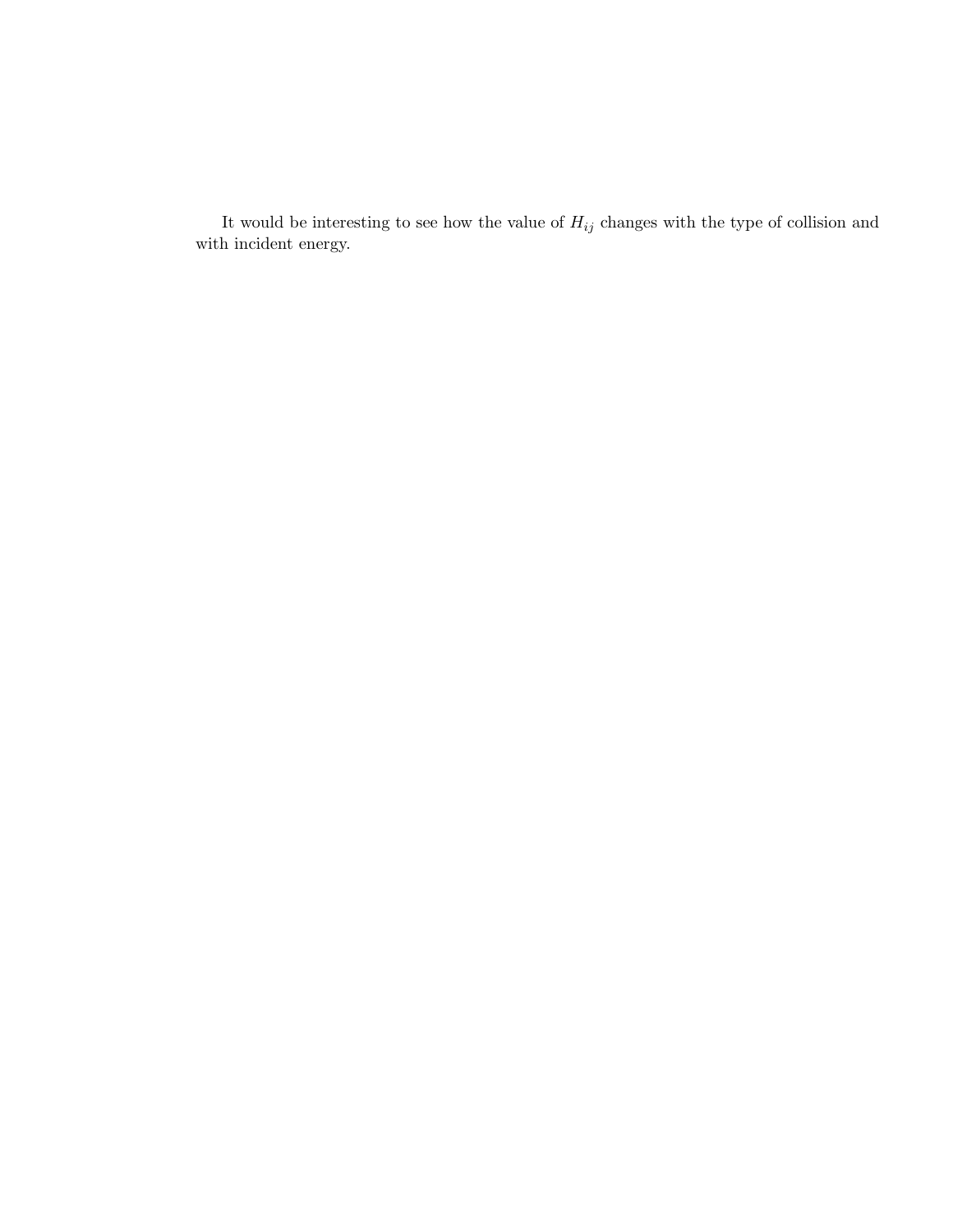#### Acknowledgments

We are grateful to the III. Physikalisches Institut B, RWTH Aachen, Germany, the DESY-Institut für Hochenergiephysik, Berlin-Zeuthen, Germany, the Department of High Energy Physics, Helsinki University, Finland, the Institute for High Energy Physics, Protvino, Russia, and the University of Warsaw and Institute of Nuclear Problems, Warsaw, Poland, for early contributions to this experiment.Work is supported in part by Polish KBN grant no. 2 P03B 083 08 and by Polish-German Collaboration Foundation FWPN no. 1441/LN/94. This work is part of the research program of the "Stichting voor Fundamenteel Onderzoek der Materie (FOM)", which is financially supported by the "Nederlandse Organisatie voor Wetenschappelijk Onderzoek (NWO)". We further thank NWO for support of this project within the program for subsistence to the former Soviet Union (07-13-038). The work is also a part of the research project "Density Fluctuations in Multiparticle Production", supported by the National Commission of Science and Technology of China and the Koninklijke Nederlandse Akademie van Wetenschappen (KNAW). It is, furthermore, supported in part by the NNSF of China, the DYTF of the State Education Commission of China and the CGP for young scientists of Wuhan City.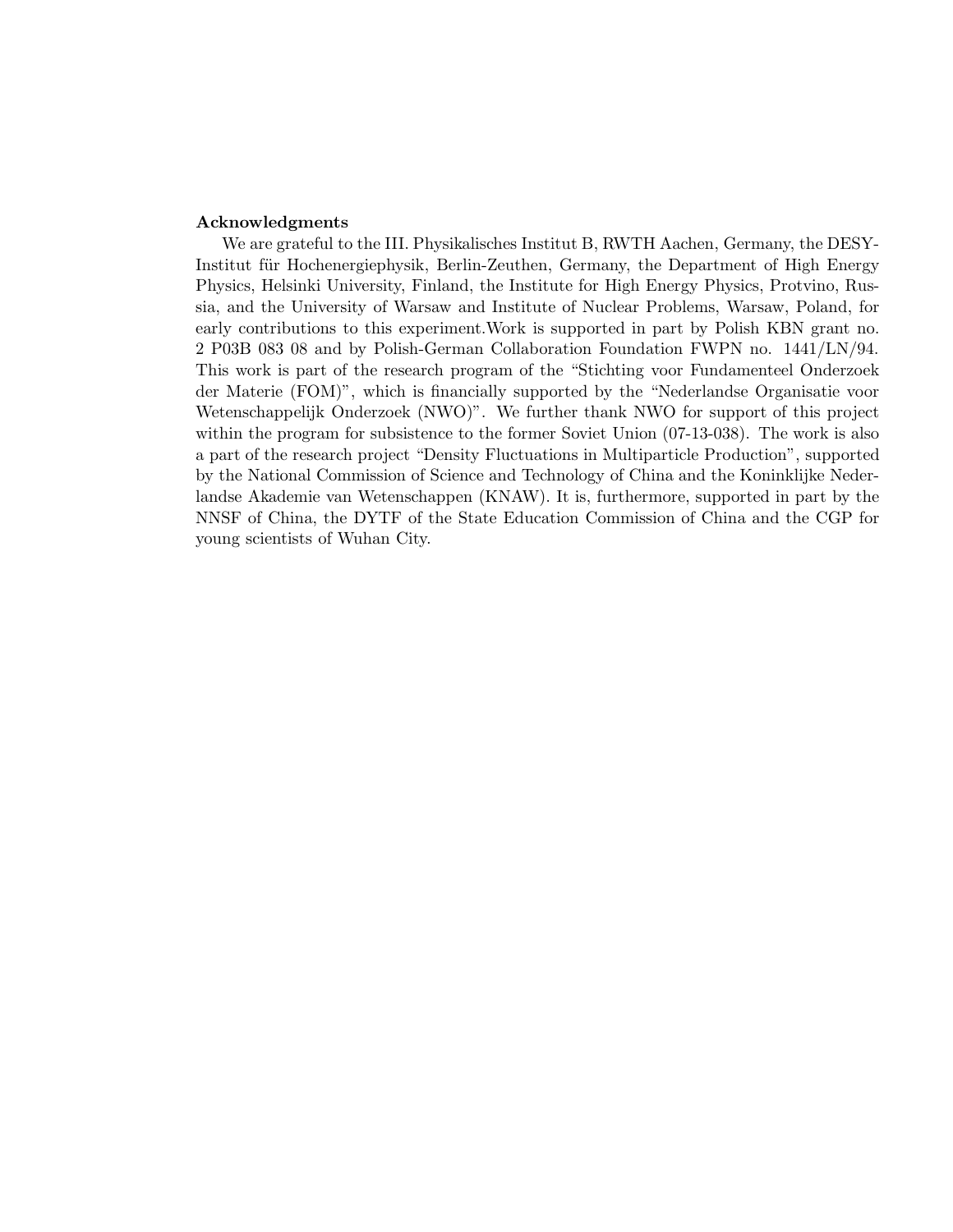#### REFERENCES

- 1. A. Białas and R. Peschanski: Nucl. Phys. B273 (1986) 703 and B308 (1988) 857.
- 2. See for example the review article: E. A. De Wolf, I. M. Dremin and W. Kittel: Scaling Laws for Density Correlations and Fluctuations in Multiparticle Dynamics, Nijmegen Preprint HEN-362 (1995), Phys. Report (1996), in press.
- 3. B. Mandelbrot: The Fractal Geometry of Nature (Freeman, NY, 1982).
- 4. P. Lipa and B. Buschbeck: Phys. Lett. B223 (1989) 465.
- 5. W. Ochs: Phys. Lett. B247 (1990) 101.
- 6. N. Agababyan et al., NA22 Coll.: Z. Phys. C59 (1993) 405 and Phys. Lett. B332 (1994) 458.
- 7. Wu Yuanfang and Liu Lianshou: Phys. Rev. Lett. 21 (1993) 3197.
- 8. M. Aguilar-Benitez et al.: Nucl. Instrum. Methods 205 (1983) 79.
- 9. M. Adamus et al., NA22 Coll.: Z. Phys. C32 (1986) 475.
- 10. F. P. M. Botterweck: Ph.D. Thesis, University of Nijmegen, 1992.
- 11. B. Mandelbrot in Dynamics of Fractal Surfaces, eds. E. Family and T. Vicsek (World Scientific, Singapore, 1991).
- 12. J. Wosiek: Proc. XXIV International Symposium on Multiparticle Dynamics, Vietri sul Mare (Italy) 1994, eds. A. Giovannini, S. Lupia and R. Ugoccioni (World Scientific, Singapore, 1995) p. 99.
- 13. W. Ochs: Z. Phys. C50 (1991) 339.
- 14. Liu Lianshou, Zhang Yang and Deng Yue: On the influence of momentum conservation upon the scaling behaviour of factorial moments in high energy multiparticle production, Wuhan preprint HZPP-9605 (1996), Z. Phys. C, in press.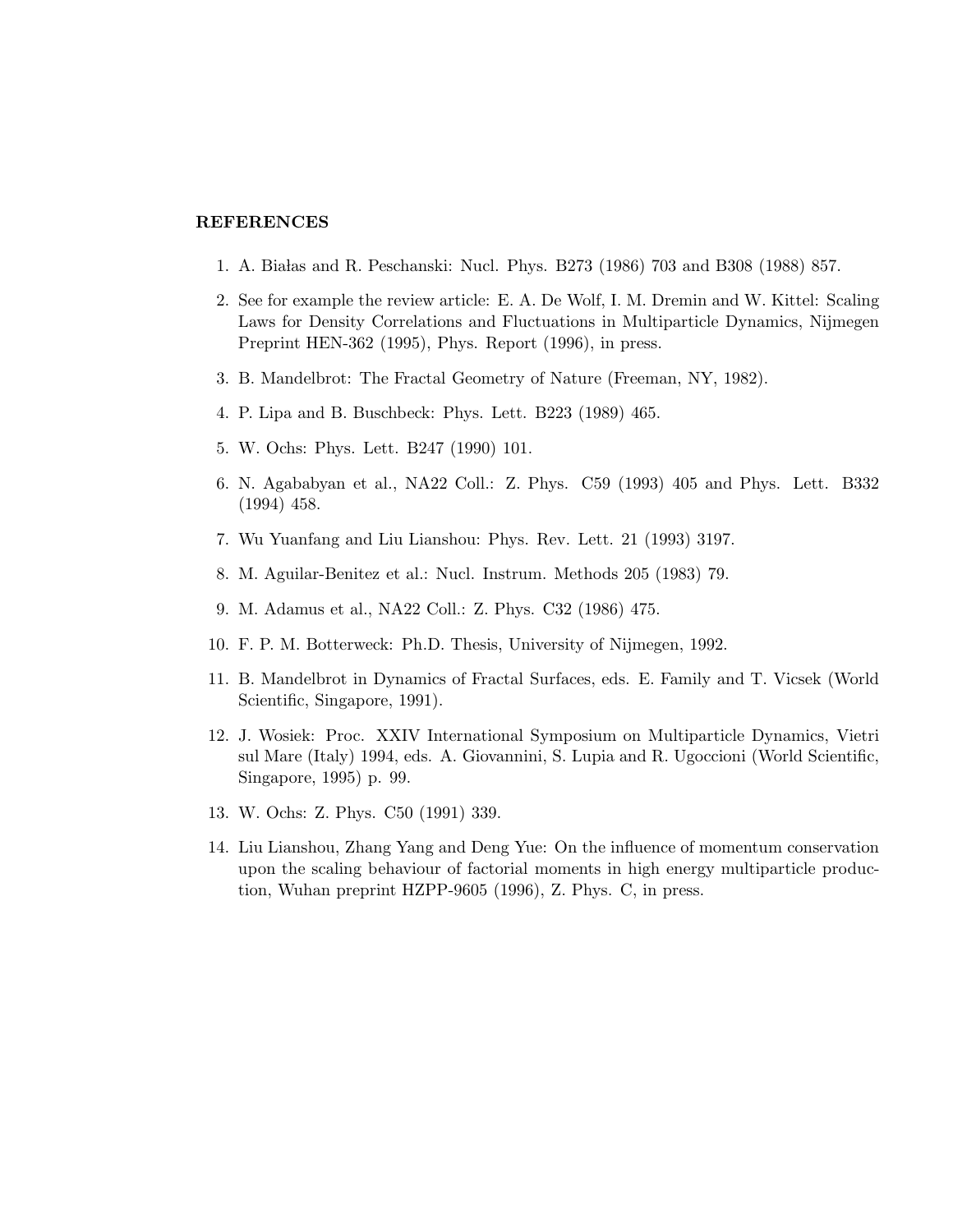| variables                                | $\boldsymbol{a}$                       |                                                                                                     | $\mathfrak c$                          | Omitting<br>point(s) |
|------------------------------------------|----------------------------------------|-----------------------------------------------------------------------------------------------------|----------------------------------------|----------------------|
| $\mathcal{Y}$<br>$p_{\rm t}$<br>$\omega$ | $1.534 \pm 0.021$<br>$1.497 \pm 0.019$ | $1.336 \pm 0.005$   $0.218 \pm 0.042$   $1.140 \pm 0.245$<br>$0.340 \pm 0.021$<br>$0.420 \pm 0.019$ | $0.021 \pm 0.006$<br>$0.014 \pm 0.005$ |                      |

Table 1. The parameter values obtained from a fit by (5).

Table 2. The parameter values obtained from a fit by (7).

|                         | bin-size correlation<br>without    |                 |              |  |
|-------------------------|------------------------------------|-----------------|--------------|--|
| method                  | A                                  | $\phi_2$        | $\chi^2/NDF$ |  |
|                         |                                    |                 |              |  |
| weighted self-affine    | $-0.04 \pm 0.03$                   | $0.32 \pm 0.03$ | 7/4          |  |
| weighted self-similar   | $0.11 \pm 0.01$                    | $0.12 \pm 0.01$ | 9/4          |  |
|                         | correlation<br>without<br>bin-size |                 |              |  |
| method                  | А                                  | $\phi_2$        | $\chi^2/NDF$ |  |
|                         |                                    |                 |              |  |
| unweighted self-affine  | $-0.08 \pm 0.02$                   | $0.33 \pm 0.03$ | 12/4         |  |
| unweighted self-similar | $0.09 \pm 0.01$                    | $0.10 \pm 0.01$ | 20/4         |  |
|                         | bin-size correlation<br>with       |                 |              |  |
| method                  | A                                  | $\phi_2$        | $\chi^2/NDF$ |  |
|                         |                                    |                 |              |  |
| unweighted self-affine  | $-0.08 \pm 0.02$                   | $0.34 \pm 0.02$ | 14/4         |  |
| unweighted self-similar | $0.10 \pm 0.01$                    | $0.10 \pm 0.01$ | 32/4         |  |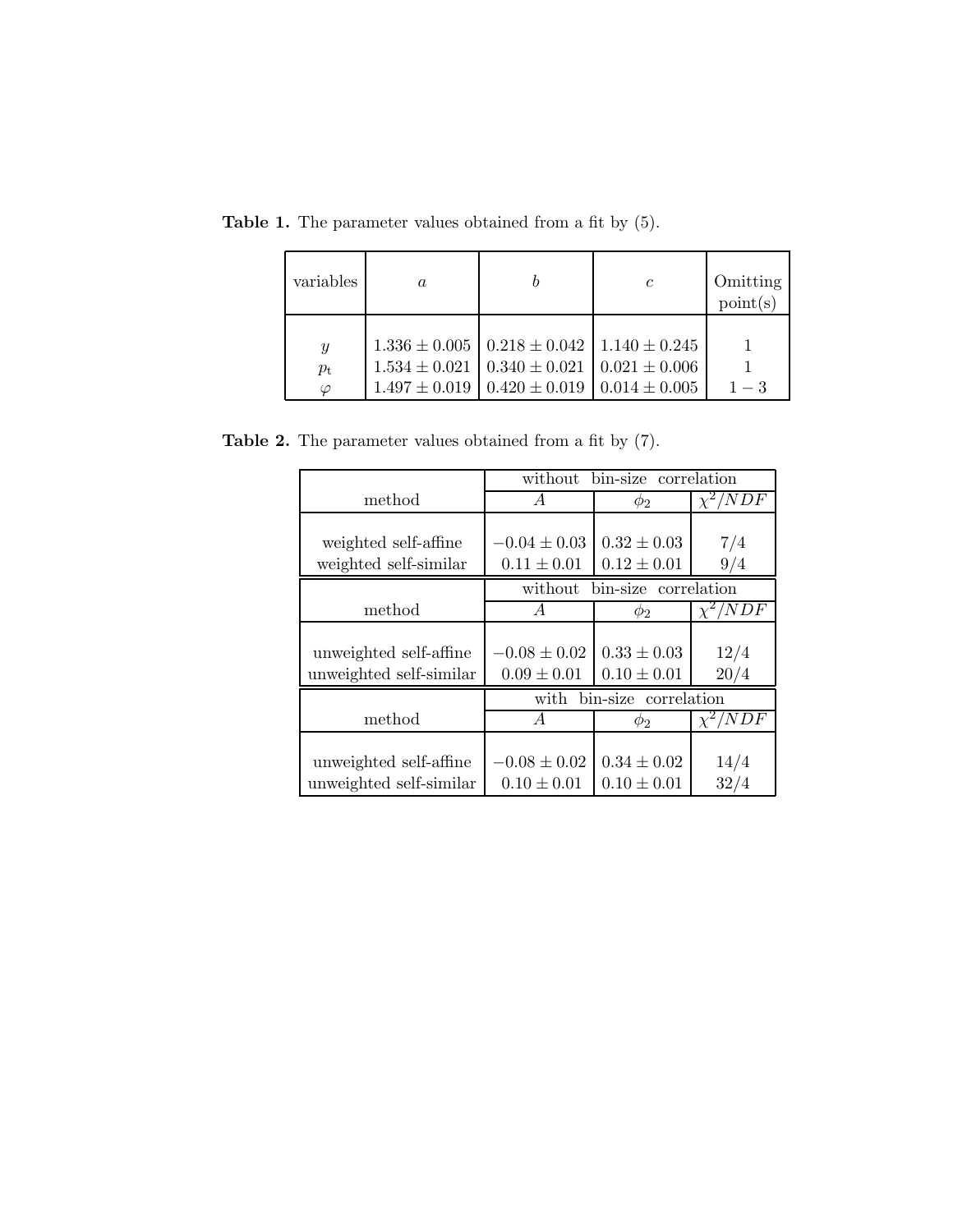#### FIGURE CAPTIONS

- Fig. 1 Self-similar analysis of  $F_q$  in the set of variables  $(y, p_t, \varphi)$  in one, two, and three dimensions, as indicated.
- Fig. 2 Saturation curves for  $F_2$  in the three one-dimensional variables indicated. The curves are fits by (5) after omission of the first point (first 3 points in the case of  $F_2(\varphi)$ ).
- Fig. 3 Comparison of the three-dimensional self-affine and self-similar analyses.
- Fig. 4 Comparison of the two-dimensional projections of self-affine and self-similar analyses.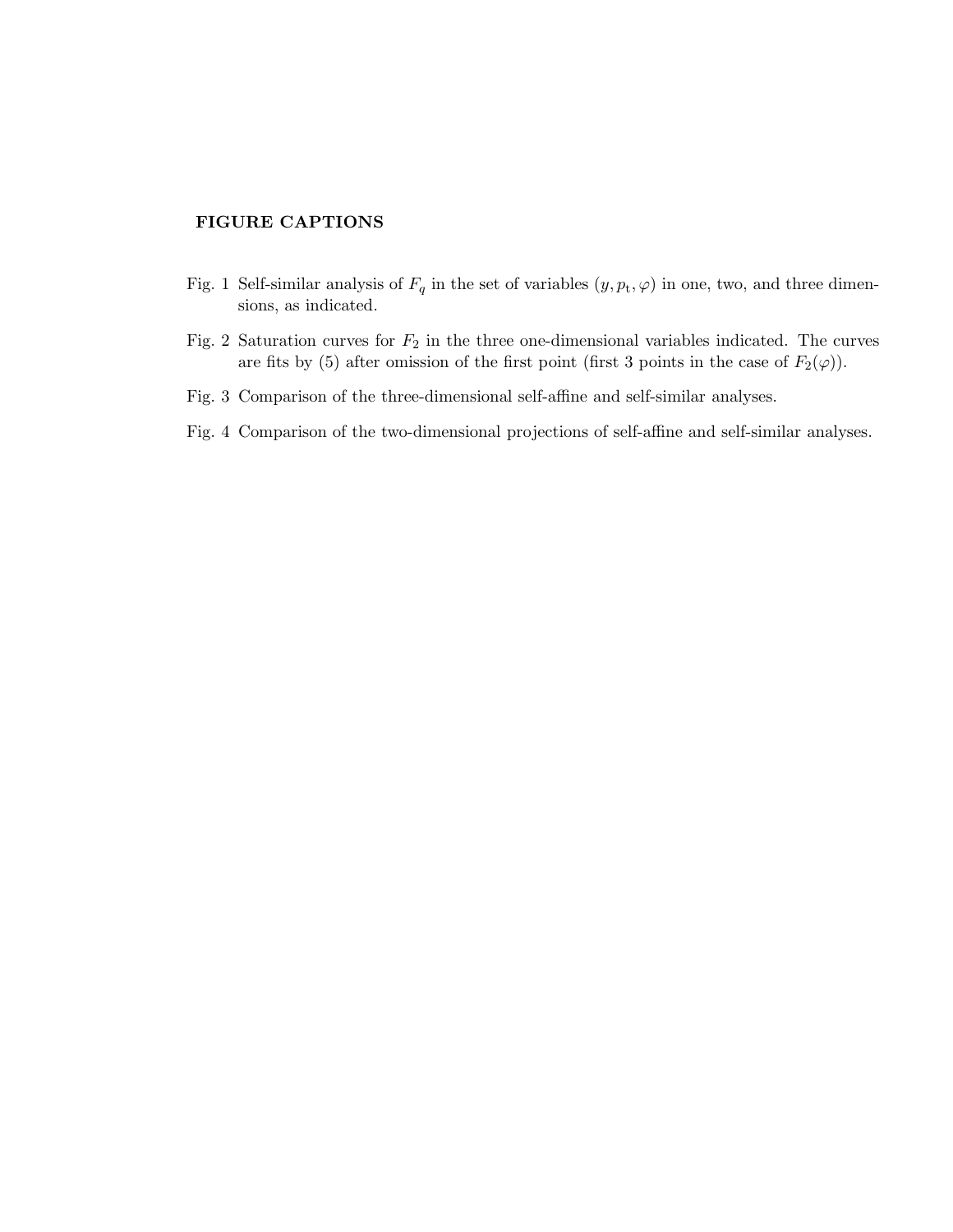

Fig. <sup>1</sup>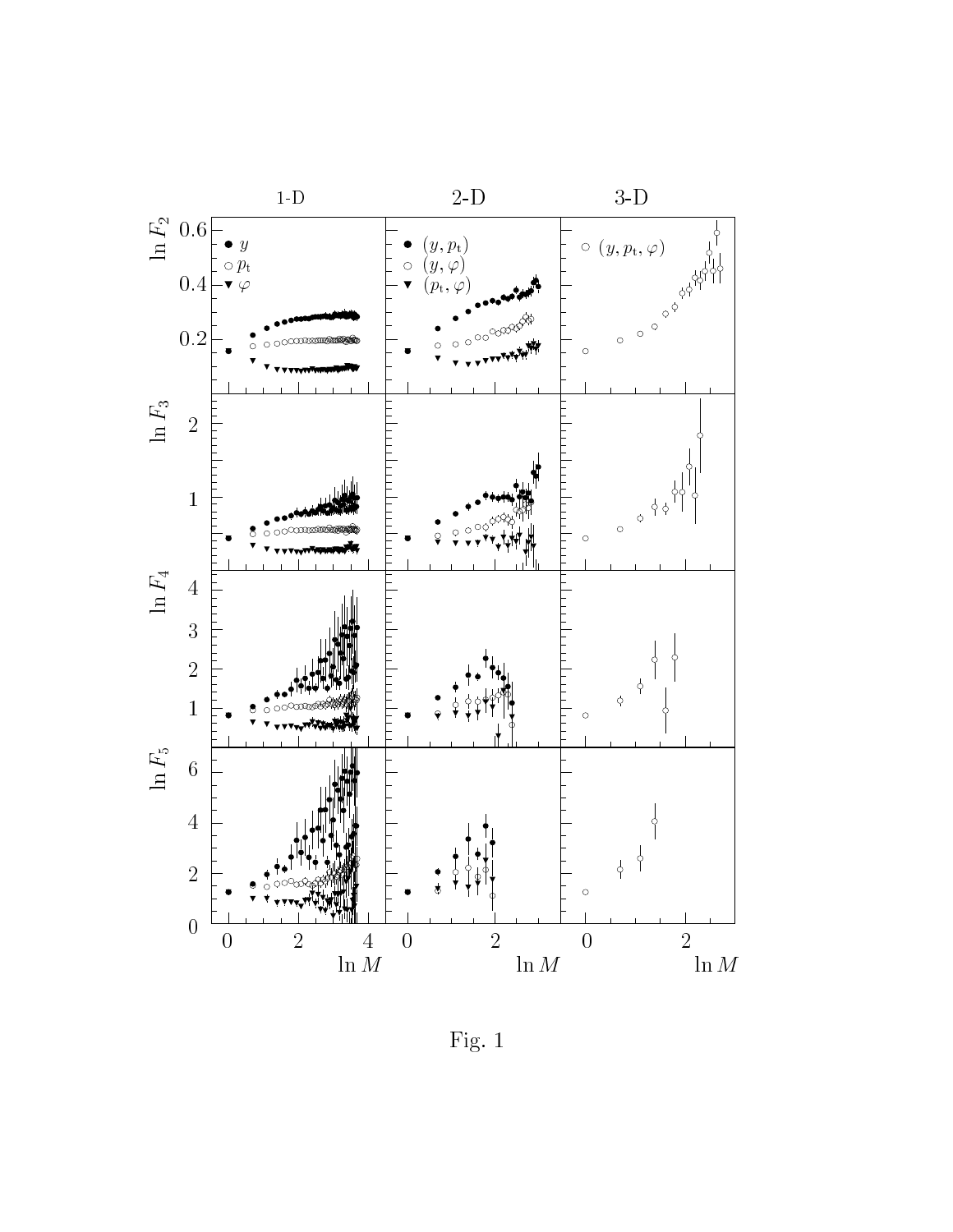

 $\sim$  2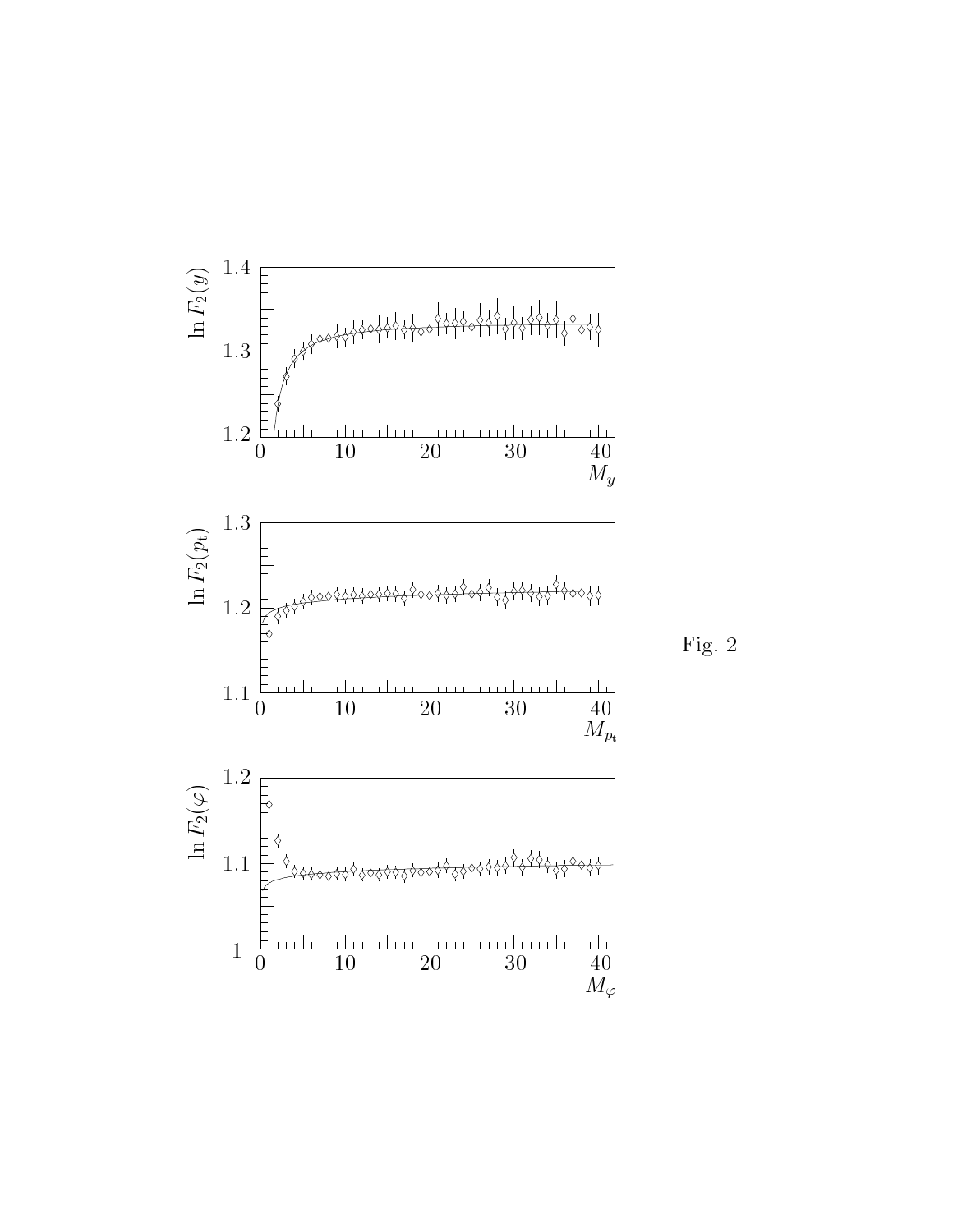

Fig. <sup>3</sup>